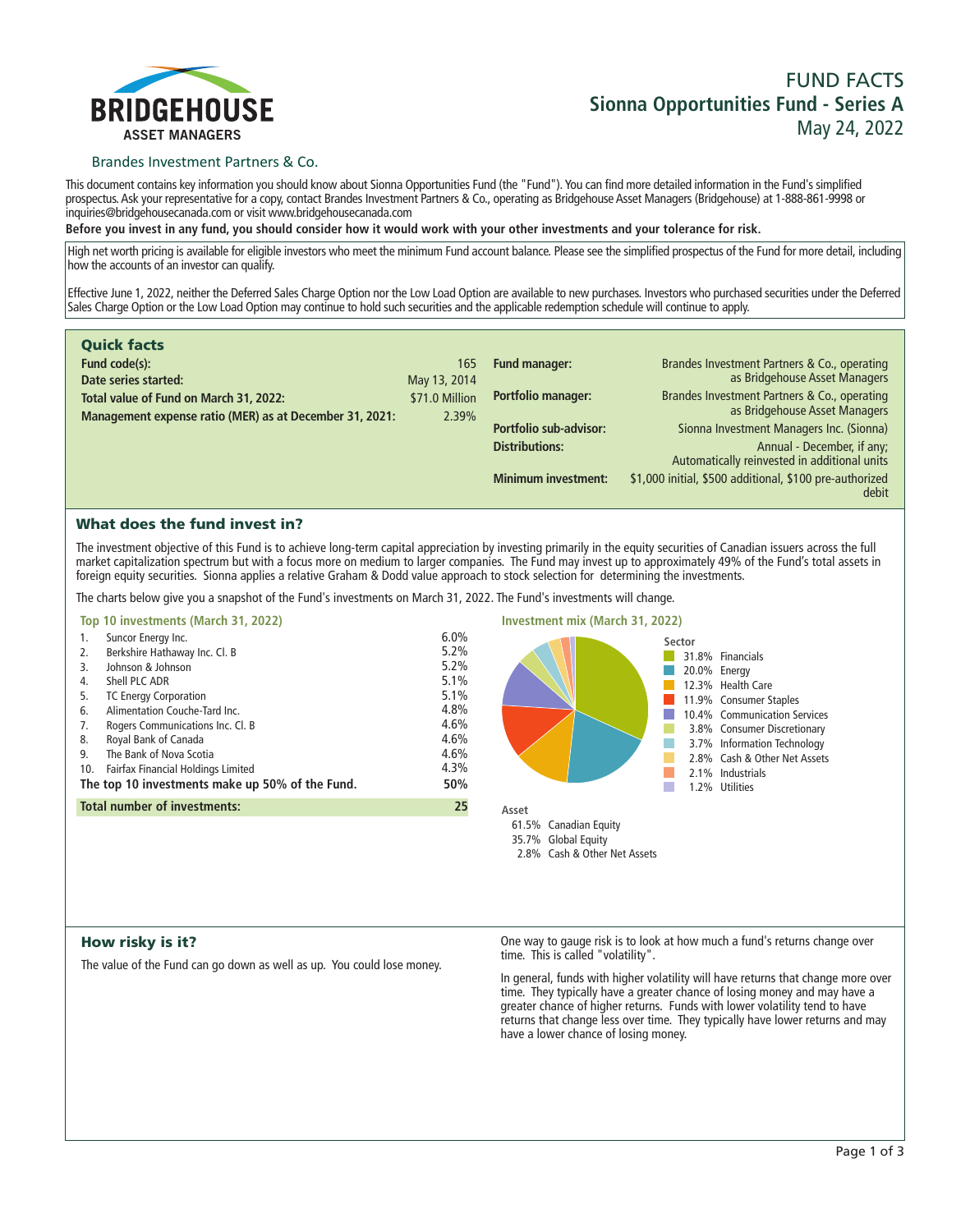#### **Risk rating**

ASSET MANAGERS

BRIDGEHOUSE

**Bridgehouse has rated the volatility of this Fund as Medium.**

**This rating is based on how much the fund's returns have changed from year to year. It doesn't tell you how volatile the fund will be in the future. The rating can change over time. A fund with a low risk rating can still lose money.**



# How has the fund performed?

**This section tells you how Series A units of the Fund have performed over the past 7 years. Returns are after expenses have been deducted. These expenses reduce the Fund's returns.**

**No guarantees**

### **Year-by-year returns**

**The bar chart shows the Fund's Series A units annual performance for each of the years shown. The Fund dropped in value in 3 of the 7 years. The range of returns and change from year to year can help you to assess how risky the Fund has been in the past. It does not tell you how the Fund will perform in the future.**



**For more information about the risk rating and specific risks that can affect the Fund's returns, see the Risk section of the Fund's simplified prospectus.**

**Like most mutual funds, this Fund does not have any guarantees. You may not get back the amount of money you invest.**

### **Best and worst 3-month returns**

**This table shows the best and worst returns for Series A units of the Fund in a 3-month period over the past 7 years. The best and worst 3-month returns could be higher or lower in the future. Consider how much of a loss you could afford to take in a short period of time.**

|                    | <b>Return</b> | 3 months ending        | If you invest \$1,000 at the beginning of the period |
|--------------------|---------------|------------------------|------------------------------------------------------|
| <b>Best return</b> |               | 12.7% January 31, 2021 | Your investment would rise to \$1,127                |
| Worst return       | $-22.0\%$     | March 31, 2020         | Your investment would drop to \$780                  |

#### **Average return**

**If you invested \$1,000 in the Series A units of this Fund on the day the Series was established it would be worth \$1,814 as of March 31, 2022. This represents an annual compound rate of return of +7.8%.**

| Who is this fund for?                                                                                                                                                                                                                                                                                            | A word about tax                                                                                                                                                                                                                                                                                                                                                                                                                                                                       |
|------------------------------------------------------------------------------------------------------------------------------------------------------------------------------------------------------------------------------------------------------------------------------------------------------------------|----------------------------------------------------------------------------------------------------------------------------------------------------------------------------------------------------------------------------------------------------------------------------------------------------------------------------------------------------------------------------------------------------------------------------------------------------------------------------------------|
| • This Fund is suitable for investors who are long term investors and who<br>wish to add the appreciation potential of Canadian and non-Canadian<br>companies to their portfolio.<br>This Fund is not suitable as a short term investment or for investors who<br>cannot tolerate a medium degree of volatility. | In general, you'll have to pay income tax on any money you make on a fund.<br>How much you pay depends on the tax laws where you live and whether or not<br>you hold the Fund in a registered plan, such as a Registered Retirement<br>Savings Plan or a Tax-Free Savings Account.<br>Keep in mind that if you hold your fund in a non-registered account, any fund<br>distributions are included in your taxable income, whether you receive them in<br>cash or have them reinvested. |

# How much does it cost?

**The following tables show the fees and expenses you could pay to buy, own and sell Series A units of the Fund. The fees and expenses - including any commissions can vary among each series of a fund and among funds. Higher commissions can influence representatives to recommend one investment over another. Ask about other funds and investments that may be suitable for you at a lower cost.**

## **1. Sales charges**

**There is only one sales charge option when you buy this Series of units of this Fund.**

| Sales charge option    | What you pay                           |                                            | <b>How it works</b>                                                                                                                                                                               |
|------------------------|----------------------------------------|--------------------------------------------|---------------------------------------------------------------------------------------------------------------------------------------------------------------------------------------------------|
|                        | in per cent $(\% )$                    | in dollars $($ \$ $)$                      |                                                                                                                                                                                                   |
| Front-end sales charge | 0% to 5% of the amount you<br>purchase | \$0 to \$50 for each<br>\$1,000 investment | The sales charge is decided by you and your representative<br>at the time of purchase. It is deducted from the amount you<br>invest and is paid to your representative's firm as a<br>commission. |